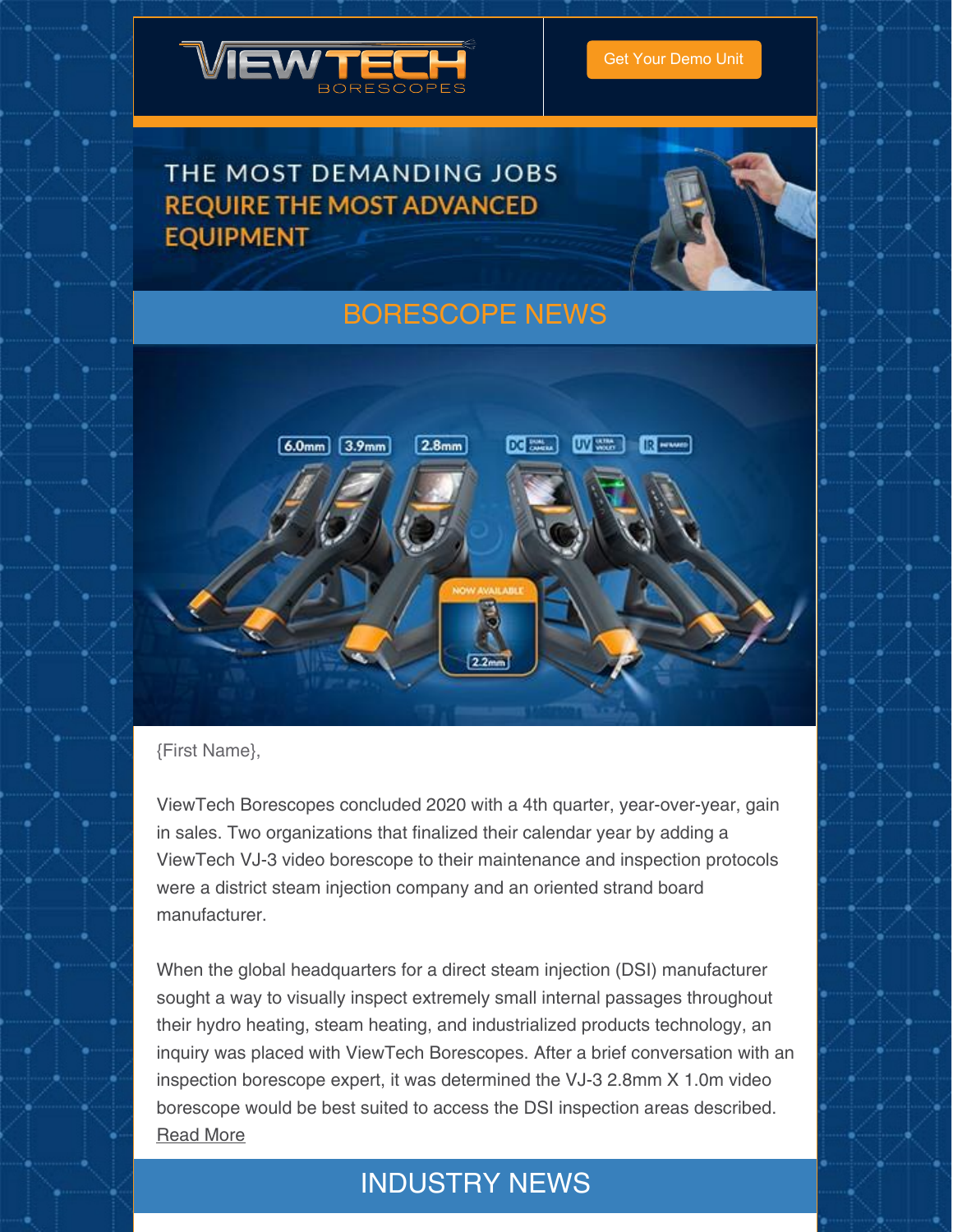

#### Time Well Spent: Nine Ways to Use Aircraft Downtime During the Pandemic

Downtime doesn't mean lost time. The Covid-19 pandemic has certainly cut travel worldwide, but there's still plenty that operators of business or personal aircraft can do during this unexpected downtime. Some of them are must-dos to keep aircraft and flight crews legal and ready for a quick return to service. Other tasks, like upgrades or training, will help improve future productivity and on-time performance.

#### READ [MORE](https://aerospace.honeywell.com/en/learn/about-us/blogs/2020/04/time-well-spent-aircraft-downtime?fbclid=IwAR3G_Gl-jtxJ_zZFHHmqj9GDcf5HKGSOp-ubIaAa4YpI7G3S0c5Lk1xABLk&sf135997547=1)

#### Manufacturing Can Be The Engine of Global Recovery - Here's How

COVID-19 has given the world a sharp reminder that manufacturing and production sectors - and their enabling supply chain ecosystems - remain the most real and significant force in the global economy. Before COVID-19, many in the developed world believed that our digital connectivity made us the global leaders in self-sufficiency after all, what couldn't we order online from the comfort of our own homes? However, when simple necessities like toilet paper and soap disappeared, not only from our online shopping baskets but also from our local grocery store shelves, the world began to realize how critical resilient supply chains are.



#### READ [MORE](https://www.forbes.com/sites/worldeconomicforum/2021/01/14/manufacturing-can-be-the-engine-of-global-recovery--heres-how/?sh=3d0e8e89664f)

#### Electric-Truck Maker Rivian Raises \$2.65 Billion Ahead of First Vehicle Launch

Electric-vehicle startup Rivian Automotive LLC has raised another \$2.65 billion, bolstering its balance sheet as it looks for an edge in the nascent market for electric trucks. Asset manager T. Rowe Price Associates Inc. led the round, which also included Fidelity Investments, Coatue Management and Amazon.com Inc., all of whom have